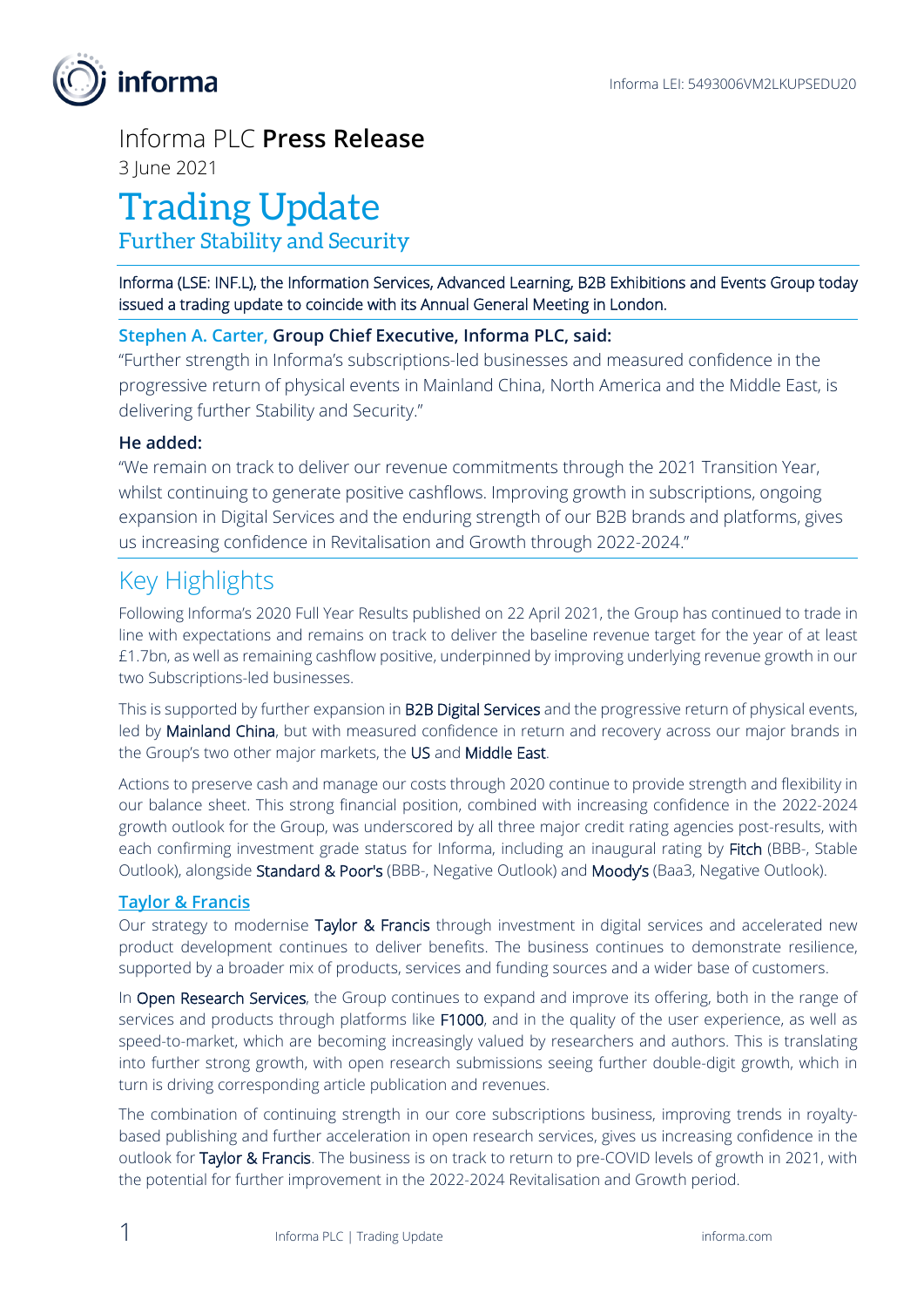

#### **Informa Intelligence**

The benefits of consistent investment in our products, in our platforms and in our service offering to customers, combined with increasing portfolio focus, are delivering consistent levels of growth in our specialist information and data business. We remain confident of meeting our target for 4%+ underlying growth in 2021.

All three core market businesses of Pharma (including clinical trials intelligence and MedTech market data), Finance (including mortgage pricing intelligence and international fund flow data) and Maritime (including real-time tracking of global shipping and cargo) are in growth, with positive annualised contract values and strong 90%+ renewal rates. The clinical trials business, in particular, is benefiting from a consistently high level of investment in enhanced technology applications, as well as our recent expansion into patient recruitment through TrialScope, where we are developing a strong niche position.

Our recent expansion in the retail banking information market, through the combination of FBX with Novantas, is also progressing well. The agreement has now received regulatory approval and Mark Greene, the former CEO of Fair Isaac Corporation, has been appointed as independent non-executive Chair. A programme of work is now underway to establish a new brand and go-to-market proposition for the combined business, with further details to follow at our Half-Year Results in July.

As part of our ongoing commitment to portfolio focus in Pharma, Finance and Maritime, we have launched a review of our **Asset Intelligence** portfolio of businesses: **Barbour ABI** (UK construction industry data and intelligence), Barbour EHS (health and safety data and intelligence) and Asset Intelligence (pricing data and intelligence on industrial machinery). All are now growing businesses, with strong market positions and highly valuable niche brands. As a result, it is now the right time to review the best way to drive future growth and value, either inside or outside of Informa. We aim to conclude this review by the end of 2021.

#### **Informa Markets / Informa Connect / Informa Tech**

Across our portfolio of B2B brands and platforms, we are remaining flexible in our operating approach through the 2021 Transition Year, staging physical events as geographical markets open up, whilst continuing to expand our range of B2B Digital Services. This includes our specialist content and marketing services activities, as well as an ongoing commitment to virtual and hybrid events which complement and extend our physical event brands.

In Mainland China, the return of physical events continues at pace. Almost a year on from when Informa staged its first physical event post-COVID, we are seeing some domestically focused brands return close to pre-COVID levels of revenue and participation. This was demonstrated most recently within Beauty & Personal Care, with more than 200k exhibitors and attendees at China Beauty Expo in Shanghai.

In our other major markets in North America and the Middle East, we are gradually seeing more restrictions relaxed and permissions to stage events granted, providing measured confidence in the progressive return of our major brands and the potential for recovery post-COVID. Similar to Mainland China, participation and revenues are expected to build over time, as confidence recovers and brands progressively return to their traditional industry calendar slots.

Separately, we continue to invest in the development of Iris, our centralised platform for collating, curating and managing all our customer profiles and behavioural data from our B2B events and digital services. Our objectives here are data accurate customer insights and market knowledge, higher value buyer/seller connections and the development of a further range of B2B digital and data services.

## 2021 Half-Year Results

The Group will publish its Half Year Results on 29 July 2021, when there is expected to be greater clarity on the likely shape of the Transition Year and the potential pace and rate of return through the 2022-2024 period of Revitalisation and Growth.